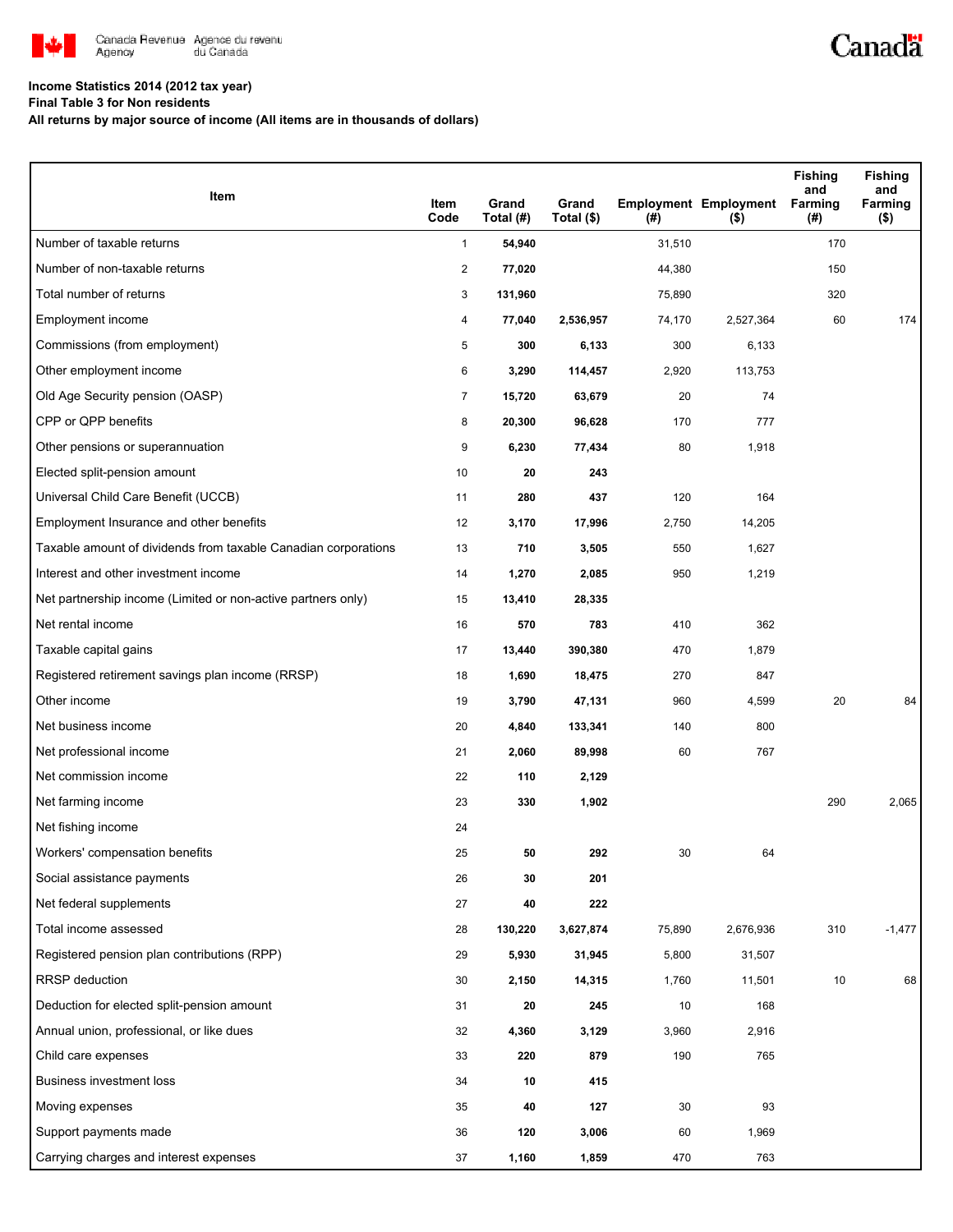

## **Income Statistics 2014 (2012 tax year)**

**Final Table 3 for Non residents**

## **All returns by major source of income (All items are in thousands of dollars)**

| Item                                                                                           | Item<br>Code | Grand<br>Total (#) | Grand<br>Total (\$) | (#)    | <b>Employment Employment</b><br>$($ \$) | <b>Fishing</b><br>and<br>Farming<br>(#) | <b>Fishing</b><br>and<br>Farming<br>(\$) |
|------------------------------------------------------------------------------------------------|--------------|--------------------|---------------------|--------|-----------------------------------------|-----------------------------------------|------------------------------------------|
| Deductions for CPP/QPP contributions on self-employment and<br>other earnings                  | 38           | 110                | 86                  | 10     | 3                                       |                                         |                                          |
| Deductions for provincial parental insurance plan (PPIP) premiums<br>on self-employment income | 39           |                    |                     |        |                                         |                                         |                                          |
| Exploration and development expenses                                                           | 40           | 8,940              | 29,994              |        |                                         |                                         |                                          |
| Other employment expenses                                                                      | 41           | 600                | 2,269               | 560    | 2,059                                   |                                         |                                          |
| Clergy residence deduction                                                                     | 42           | 40                 | 436                 | 40     | 416                                     |                                         |                                          |
| Other deductions                                                                               | 43           | 2,500              | 158,789             | 2,030  | 151,674                                 |                                         |                                          |
| Total deductions before adjustments                                                            | 44           | 22,250             | 247,565             | 11,230 | 204,987                                 | 20                                      | 87                                       |
| Social benefits repayment                                                                      | 45           | 70                 | 123                 | 20     | 22                                      |                                         |                                          |
| Net income after adjustments                                                                   | 46           | 115,440            | 3,443,929           | 74,860 | 2,474,537                               | 220                                     | 6,622                                    |
| Canadian Forces personnel and police deduction                                                 | 47           | 20                 | 260                 |        |                                         |                                         |                                          |
| Security options deductions                                                                    | 48           | 530                | 51,890              | 520    | 51,750                                  |                                         |                                          |
| Other payments deductions                                                                      | 49           | 120                | 715                 | 40     | 67                                      |                                         |                                          |
| Non-capital losses of other years                                                              | 50           | 520                | 4,562               | 30     | 98                                      |                                         |                                          |
| Net capital losses of other years                                                              | 51           | 460                | 3,106               | 70     | 162                                     |                                         |                                          |
| Capital gains deduction                                                                        | 52           |                    |                     |        |                                         |                                         |                                          |
| Northern residents deductions                                                                  | 53           | 80                 | 155                 | 80     | 155                                     |                                         |                                          |
| Additional deductions                                                                          | 54           | 23,270             | 308,424             | 11,020 | 178,724                                 |                                         |                                          |
| Farming/fishing losses of prior years                                                          | 55           | 40                 | 611                 |        |                                         | 30                                      | 478                                      |
| Total deductions from net income                                                               | 56           | 24,930             | 369,771             | 11,730 | 231,230                                 |                                         |                                          |
| Taxable income assessed                                                                        | 57           | 96,890             | 3,082,110           | 64,980 | 2,248,846                               | 190                                     | 6,163                                    |
| Basic personal amount                                                                          | 58           | 67,000             | 724,910             | 42,080 | 455,346                                 | 50                                      | 530                                      |
| Age amount                                                                                     | 59           | 19,140             | 125,764             | 210    | 1,278                                   | 10                                      | 59                                       |
| Spouse or common-law partner amount                                                            | 60           | 28,630             | 297,290             | 25,180 | 269,216                                 |                                         |                                          |
| Amount for eligible dependant                                                                  | 61           | 3,700              | 39,974              | 3,640  | 39,327                                  |                                         |                                          |
| Amount for children 17 and under                                                               | 62           | 3,150              | 12,970              | 2,680  | 11,125                                  |                                         |                                          |
| Amount for infirm dependants age 18 or older                                                   | 63           | 40                 | 253                 |        |                                         |                                         |                                          |
| CPP or QPP contributions through employment                                                    | 64           | 46,720             | 40,290              | 46,330 | 40,022                                  |                                         |                                          |
| CPP or QPP contributions on self-employment and other earnings                                 | 65           | 110                | 86                  | 10     | 3                                       |                                         |                                          |
| Employment Insurance premiums                                                                  | 66           | 47,910             | 17,422              | 47,500 | 17,322                                  |                                         |                                          |
| PPIP premiums paid                                                                             | 67           | 40                 | 9                   | 40     | 9                                       |                                         |                                          |
| PPIP premiums payable on employment income                                                     | 68           | 10                 | 4                   | 10     | 4                                       |                                         |                                          |
| PPIP premiums payable on self-employment income                                                | 69           |                    |                     |        |                                         |                                         |                                          |
| Volunteer firefighters' amount                                                                 | 70           |                    |                     |        |                                         |                                         |                                          |
| Canada employment amount                                                                       | 71           | 42,610             | 46,293              | 41,840 | 45,722                                  |                                         |                                          |
| Public transit amount                                                                          | 72           | 1,070              | 597                 | 1,000  | 560                                     |                                         |                                          |
| Children's fitness amount                                                                      | 73           | 390                | 229                 | 340    | 198                                     |                                         |                                          |
| Children's arts amount                                                                         | 74           | 200                | 107                 | 170    | 93                                      |                                         |                                          |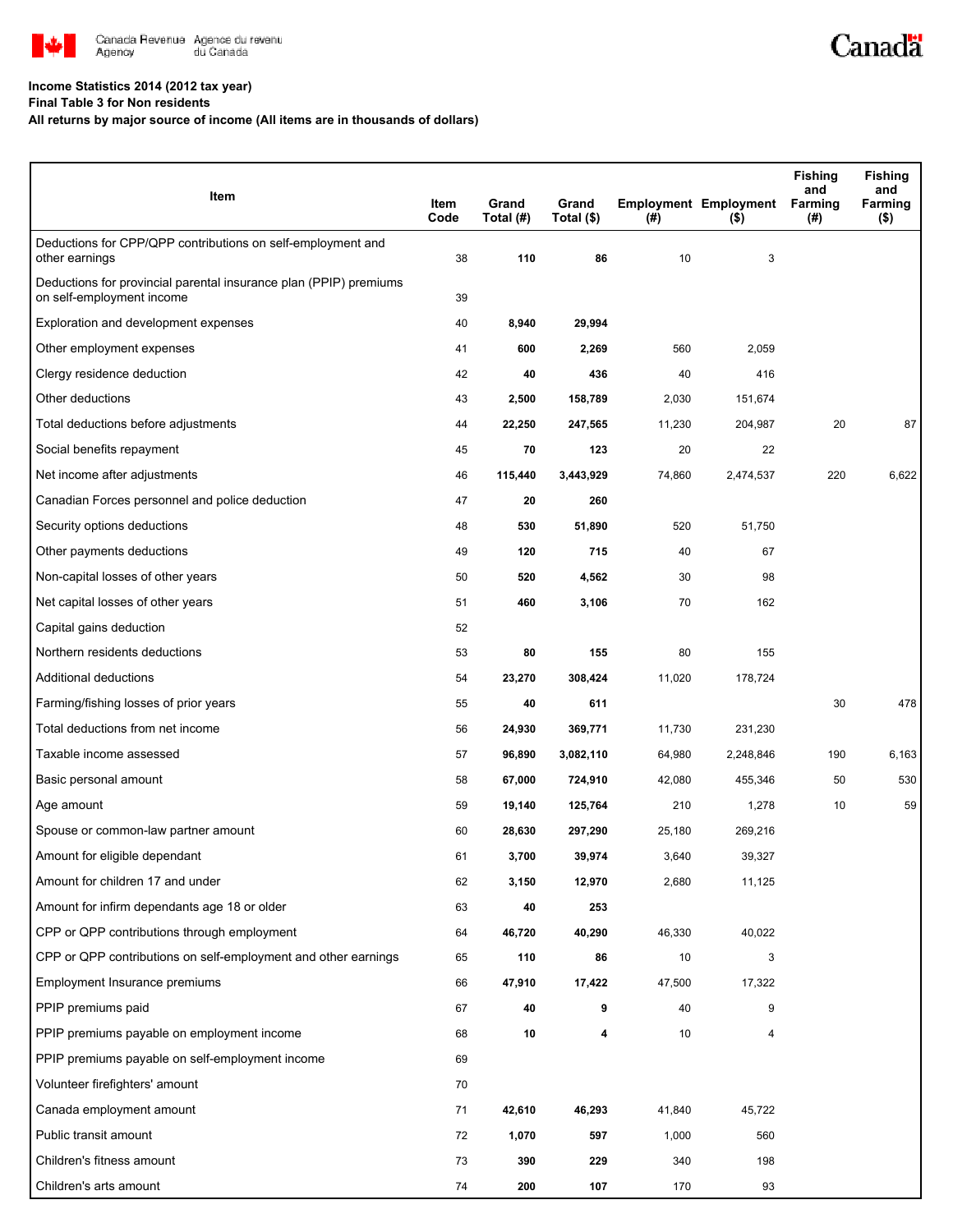

## **Income Statistics 2014 (2012 tax year)**

**Final Table 3 for Non residents**

**All returns by major source of income (All items are in thousands of dollars)**

| <b>Item</b>                                                       |              |                    |                     |        |                                         | <b>Fishing</b><br>and | <b>Fishing</b><br>and |
|-------------------------------------------------------------------|--------------|--------------------|---------------------|--------|-----------------------------------------|-----------------------|-----------------------|
|                                                                   | Item<br>Code | Grand<br>Total (#) | Grand<br>Total (\$) | (#)    | <b>Employment Employment</b><br>$($ \$) | Farming<br>(#)        | Farming<br>$($ \$)    |
| Home buyers' amount                                               | 75           | 10                 | 48                  |        |                                         |                       |                       |
| Pension income amount                                             | 76           | 6,350              | 11,804              | 110    | 201                                     |                       |                       |
| Caregiver amount                                                  | 77           | 50                 | 243                 | 20     | 98                                      |                       |                       |
| Disability amount                                                 | 78           | 300                | 2,236               | 90     | 635                                     |                       |                       |
| Disability amount transferred from a dependant                    | 79           | 30                 | 273                 | 20     | 218                                     |                       |                       |
| Interest paid on student loans                                    | 80           | 290                | 244                 | 220    | 194                                     |                       |                       |
| Tuition, education, and textbook amounts                          | 81           | 1,160              | 8,147               | 770    | 5,063                                   |                       |                       |
| Tuition, education, and textbook amounts transferred from a child | 82           | 180                | 944                 | 150    | 776                                     |                       |                       |
| Amounts transferred from spouse or common-law partner             | 83           | 1,430              | 8,368               | 200    | 873                                     |                       |                       |
| Medical expenses                                                  | 84           | 1,250              | 5,048               | 420    | 1,391                                   |                       |                       |
| Total tax credits on personal amounts                             | 85           | 76,830             | 201,535             | 51,430 | 133,463                                 | 60                    | 118                   |
| Allowable charitable donations and government gifts               | 86           | 3,580              | 9,473               | 2,050  | 4,057                                   | 10                    | 39                    |
| Eligible cultural and ecological gifts                            | 87           |                    |                     |        |                                         |                       |                       |
| Total tax credit on donations and gifts                           | 88           | 3,220              | 2,860               | 1,960  | 1,094                                   | 10                    | 11                    |
| Total federal non-refundable tax credits                          | 89           | 77,850             | 204,394             | 51,630 | 134,556                                 | 70                    | 129                   |
| Federal dividend tax credit                                       | 90           | 720                | 463                 | 570    | 235                                     |                       |                       |
| Overseas employment tax credit                                    | 91           |                    |                     |        |                                         |                       |                       |
| Minimum tax carryover                                             | 92           | 30                 | 75                  | 10     | 46                                      |                       |                       |
| Basic federal tax                                                 | 93           | 49,950             | 538,021             | 26,550 | 380,310                                 | 160                   | 1,058                 |
| Federal Foreign Tax Credit                                        | 94           | 710                | 2,390               | 470    | 2,121                                   |                       |                       |
| Federal Political contribution tax credit                         | 95           | 20                 | 5                   | 10     | 4                                       |                       |                       |
| <b>Investment Tax Credit</b>                                      | 96           | 20                 | 480                 |        |                                         |                       |                       |
| Labour-sponsored funds tax credit                                 | 97           |                    |                     |        |                                         |                       |                       |
| Alternative minimum tax payable                                   | 98           | 30                 | 82                  |        |                                         |                       |                       |
| Net federal tax                                                   | 99           | 49,780             | 595,848             | 26,460 | 397,209                                 | 160                   | 1,140                 |
| CPP contributions on self-employment                              | 100          | 110                | 169                 | 10     | $\overline{7}$                          |                       |                       |
| Social Benefits repayment                                         | 101          | 70                 | 123                 | 20     | 22                                      |                       |                       |
| <b>Net Provincial Tax</b>                                         | 102          | 27,430             | 174,664             | 24,130 | 158,970                                 | 120                   | 457                   |
| Total tax payable                                                 | 103          | 54,940             | 770,805             | 31,510 | 556,208                                 | 170                   | 1,601                 |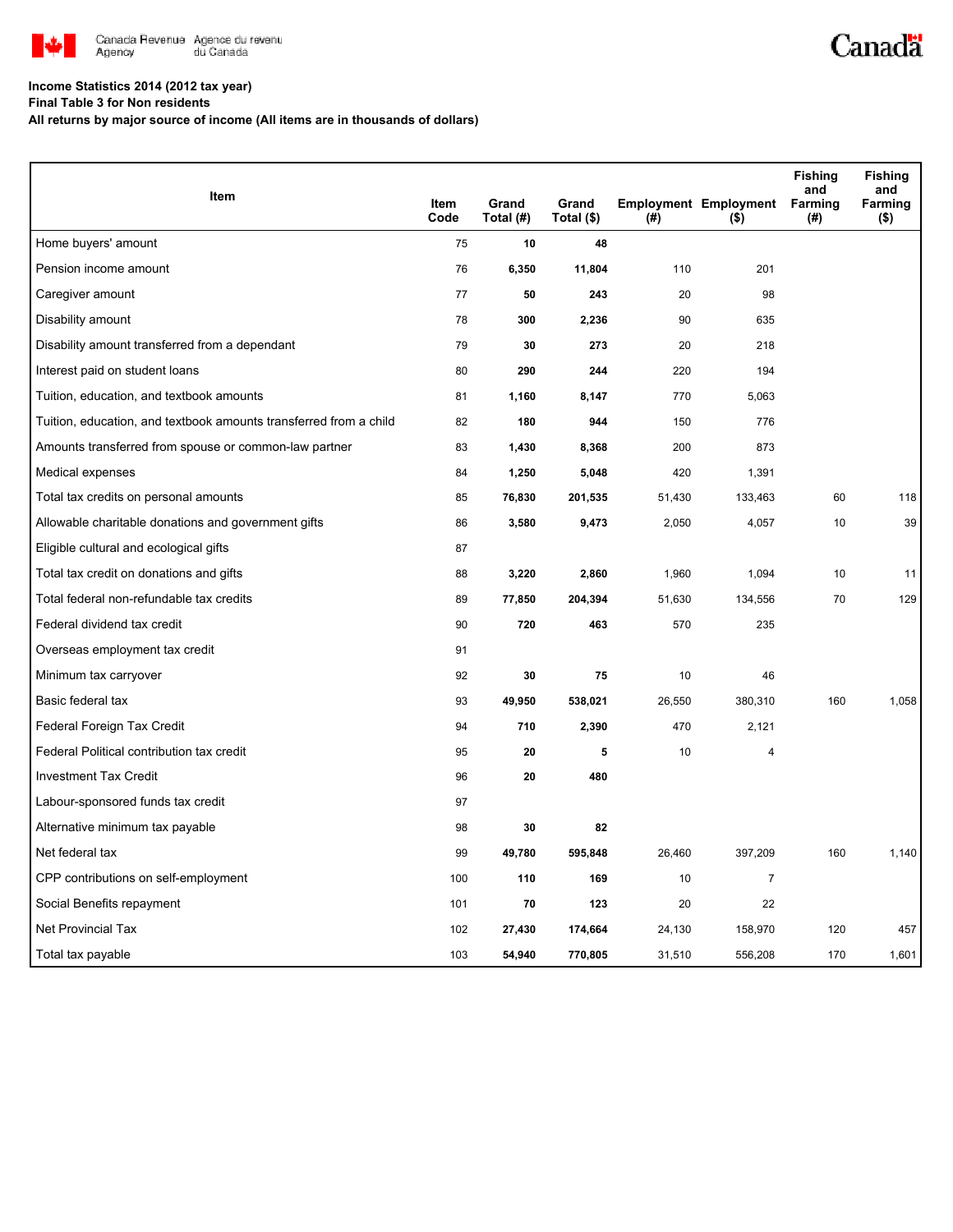| Item                                                                                              | Item<br>Code   | Income $(\#)$ | $Income$ (\$) | <b>Sales</b><br>Professional Professional (Self-Employment) (Self-Employment)<br>(# ) | <b>Sales</b><br>$($ \$) | Proprietorship/ Proprietorship/<br>Partnerships<br>(#) | <b>Partnerships</b><br>$($ \$) |
|---------------------------------------------------------------------------------------------------|----------------|---------------|---------------|---------------------------------------------------------------------------------------|-------------------------|--------------------------------------------------------|--------------------------------|
| Number of taxable returns                                                                         | 1              | 1,700         |               | 60                                                                                    |                         | 2,820                                                  |                                |
| Number of non-taxable returns                                                                     | $\overline{2}$ | 290           |               | 30                                                                                    |                         | 1,850                                                  |                                |
| Total number of returns                                                                           | 3              | 1,990         |               | 100                                                                                   |                         | 4,670                                                  |                                |
| Employment income                                                                                 | 4              | 430           | 963           | 30                                                                                    | 70                      | 580                                                    | 2,384                          |
| Commissions (from employment)                                                                     | 5              |               |               |                                                                                       |                         |                                                        |                                |
| Other employment income                                                                           | 6              | 10            | 103           |                                                                                       |                         | 20                                                     | 22                             |
| Old Age Security pension (OASP)                                                                   | $\overline{7}$ |               |               |                                                                                       |                         |                                                        |                                |
| CPP or QPP benefits                                                                               | 8              | 10            | 68            |                                                                                       |                         | 20                                                     | 80                             |
| Other pensions or superannuation                                                                  | 9              |               |               |                                                                                       |                         |                                                        |                                |
| Elected split-pension amount                                                                      | 10             |               |               |                                                                                       |                         |                                                        |                                |
| Universal Child Care Benefit (UCCB)                                                               | 11             |               |               |                                                                                       |                         |                                                        |                                |
| Employment Insurance and other benefits                                                           | 12             |               |               |                                                                                       |                         |                                                        |                                |
| Taxable amount of dividends from taxable<br>Canadian corporations                                 | 13             |               |               |                                                                                       |                         |                                                        |                                |
| Interest and other investment income                                                              | 14             |               |               |                                                                                       |                         | 20                                                     | 25                             |
| Net partnership income (Limited or<br>non-active partners only)                                   | 15             |               |               |                                                                                       |                         | 70                                                     | $-25$                          |
| Net rental income                                                                                 | 16             |               |               |                                                                                       |                         |                                                        |                                |
| Taxable capital gains                                                                             | 17             |               |               |                                                                                       |                         | 50                                                     | 4,863                          |
| Registered retirement savings plan<br>income (RRSP)                                               | 18             |               |               |                                                                                       |                         | 10                                                     | 254                            |
| Other income                                                                                      | 19             | 40            | 3,344         |                                                                                       |                         |                                                        |                                |
| Net business income                                                                               | 20             |               |               |                                                                                       |                         | 4,540                                                  | 130,064                        |
| Net professional income                                                                           | 21             | 1,970         | 89,072        |                                                                                       |                         |                                                        |                                |
| Net commission income                                                                             | 22             |               |               | 90                                                                                    | 2,138                   |                                                        |                                |
| Net farming income                                                                                | 23             |               |               |                                                                                       |                         |                                                        |                                |
| Net fishing income                                                                                | 24             |               |               |                                                                                       |                         |                                                        |                                |
| Workers' compensation benefits                                                                    | 25             |               |               |                                                                                       |                         |                                                        |                                |
| Social assistance payments                                                                        | 26             |               |               |                                                                                       |                         |                                                        |                                |
| Net federal supplements                                                                           | 27             |               |               |                                                                                       |                         |                                                        |                                |
| Total income assessed                                                                             | 28             | 1,990         | 93,902        | 90                                                                                    | 2,235                   | 4,570                                                  | 138,653                        |
| Registered pension plan contributions<br>(RPP)                                                    | 29             |               |               |                                                                                       |                         |                                                        |                                |
| RRSP deduction                                                                                    | 30             | 90            | 1,331         |                                                                                       |                         | 70                                                     | 415                            |
| Deduction for elected split-pension<br>amount                                                     | 31             |               |               |                                                                                       |                         |                                                        |                                |
| Annual union, professional, or like dues                                                          | 32             | 40            | 49            |                                                                                       |                         | 30                                                     | 18                             |
| Child care expenses                                                                               | 33             |               |               |                                                                                       |                         |                                                        |                                |
| Business investment loss                                                                          | 34             |               |               |                                                                                       |                         |                                                        |                                |
| Moving expenses                                                                                   | 35             |               |               |                                                                                       |                         |                                                        |                                |
| Support payments made                                                                             | 36             |               |               |                                                                                       |                         |                                                        |                                |
| Carrying charges and interest expenses                                                            | 37             |               |               |                                                                                       |                         | 80                                                     | 74                             |
| Deductions for CPP/QPP contributions on<br>self-employment and other earnings                     | 38             | 20            | 20            |                                                                                       |                         | 60                                                     | 55                             |
| Deductions for provincial parental<br>insurance plan (PPIP) premiums on<br>self-employment income | 39             |               |               |                                                                                       |                         |                                                        |                                |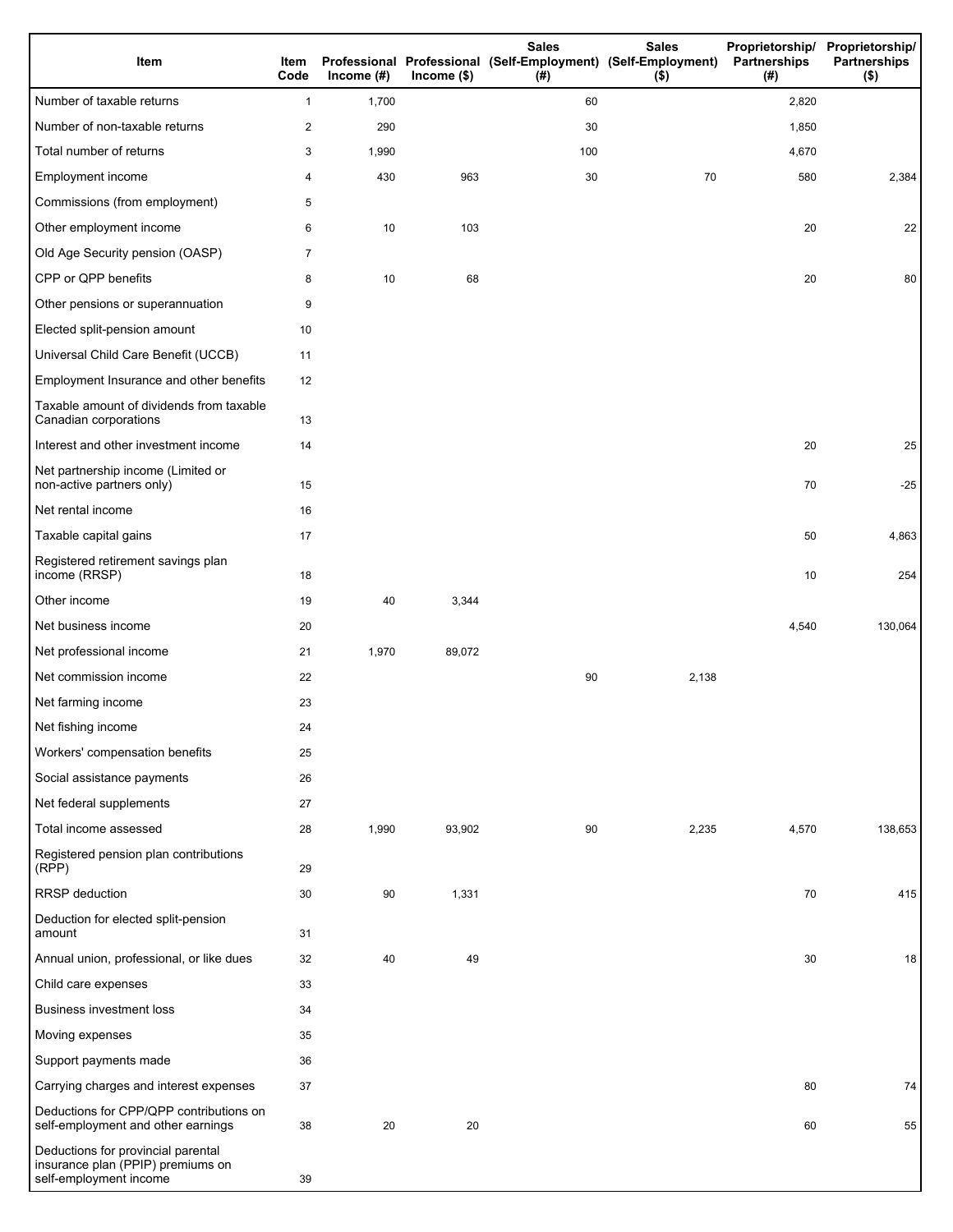| Item                                                              | Item<br>Code | Income $(#)$ | Income $($)$ | <b>Sales</b><br>Professional Professional (Self-Employment) (Self-Employment)<br>(# ) | <b>Sales</b><br>$($ \$) | Proprietorship/<br>Partnerships<br>(#) | Proprietorship/<br><b>Partnerships</b><br>$($ \$) |
|-------------------------------------------------------------------|--------------|--------------|--------------|---------------------------------------------------------------------------------------|-------------------------|----------------------------------------|---------------------------------------------------|
| Exploration and development expenses                              | 40           |              |              |                                                                                       |                         | 50                                     | 224                                               |
| Other employment expenses                                         | 41           |              |              |                                                                                       |                         |                                        |                                                   |
| Clergy residence deduction                                        | 42           |              |              |                                                                                       |                         |                                        |                                                   |
| Other deductions                                                  | 43           | 20           | 605          |                                                                                       |                         | 80                                     | 3,155                                             |
| Total deductions before adjustments                               | 44           | 160          | 2,368        | 10                                                                                    | 39                      | 360                                    | 4,043                                             |
| Social benefits repayment                                         | 45           |              |              |                                                                                       |                         |                                        |                                                   |
| Net income after adjustments                                      | 46           | 1,940        | 91,679       | 90                                                                                    | 2,209                   | 3,400                                  | 155,284                                           |
| Canadian Forces personnel and police<br>deduction                 | 47           |              |              |                                                                                       |                         |                                        |                                                   |
| Security options deductions                                       | 48           |              |              |                                                                                       |                         |                                        |                                                   |
| Other payments deductions                                         | 49           |              |              |                                                                                       |                         |                                        |                                                   |
| Non-capital losses of other years                                 | 50           |              |              |                                                                                       |                         | 180                                    | 2,482                                             |
| Net capital losses of other years                                 | 51           |              |              |                                                                                       |                         |                                        |                                                   |
| Capital gains deduction                                           | 52           |              |              |                                                                                       |                         |                                        |                                                   |
| Northern residents deductions                                     | 53           |              |              |                                                                                       |                         |                                        |                                                   |
| Additional deductions                                             | 54           | 180          | 9,125        |                                                                                       |                         | 290                                    | 17,429                                            |
| Farming/fishing losses of prior years                             | 55           |              |              |                                                                                       |                         |                                        |                                                   |
| Total deductions from net income                                  | 56           | 190          | 9,151        |                                                                                       |                         | 470                                    | 19,937                                            |
| Taxable income assessed                                           | 57           | 1,820        | 82,585       | 80                                                                                    | 1,936                   | 3,130                                  | 135,718                                           |
| Basic personal amount                                             | 58           | 200          | 2,175        | 30                                                                                    | 357                     | 460                                    | 4,996                                             |
| Age amount                                                        | 59           |              |              |                                                                                       |                         | 20                                     | 150                                               |
| Spouse or common-law partner amount                               | 60           | 30           | 287          |                                                                                       |                         | 70                                     | 651                                               |
| Amount for eligible dependant                                     | 61           |              |              |                                                                                       |                         |                                        |                                                   |
| Amount for children 17 and under                                  | 62           | 50           | 197          |                                                                                       |                         | 40                                     | 160                                               |
| Amount for infirm dependants age 18 or<br>older                   | 63           |              |              |                                                                                       |                         |                                        |                                                   |
| CPP or QPP contributions through<br>employment                    | 64           | 40           | 37           |                                                                                       |                         | 50                                     | 53                                                |
| CPP or QPP contributions on<br>self-employment and other earnings | 65           | 20           | 20           |                                                                                       |                         | 60                                     | 55                                                |
| Employment Insurance premiums                                     | 66           | 40           | 15           |                                                                                       |                         | 40                                     | 16                                                |
| PPIP premiums paid                                                | 67           |              |              |                                                                                       |                         |                                        |                                                   |
| PPIP premiums payable on employment<br>income                     | 68           |              |              |                                                                                       |                         |                                        |                                                   |
| PPIP premiums payable on<br>self-employment income                | 69           |              |              |                                                                                       |                         |                                        |                                                   |
| Volunteer firefighters' amount                                    | 70           |              |              |                                                                                       |                         |                                        |                                                   |
| Canada employment amount                                          | 71           | 30           | 24           |                                                                                       |                         | 30                                     | 24                                                |
| Public transit amount                                             | 72           | 20           | 8            |                                                                                       |                         | 10                                     | 9 <sup>1</sup>                                    |
| Children's fitness amount                                         | 73           |              |              |                                                                                       |                         |                                        |                                                   |
| Children's arts amount                                            | 74           |              |              |                                                                                       |                         |                                        |                                                   |
| Home buyers' amount                                               | 75           |              |              |                                                                                       |                         |                                        |                                                   |
| Pension income amount                                             | 76           |              |              |                                                                                       |                         |                                        |                                                   |
| Caregiver amount                                                  | 77           |              |              |                                                                                       |                         |                                        |                                                   |
| Disability amount                                                 | 78           |              |              |                                                                                       |                         |                                        |                                                   |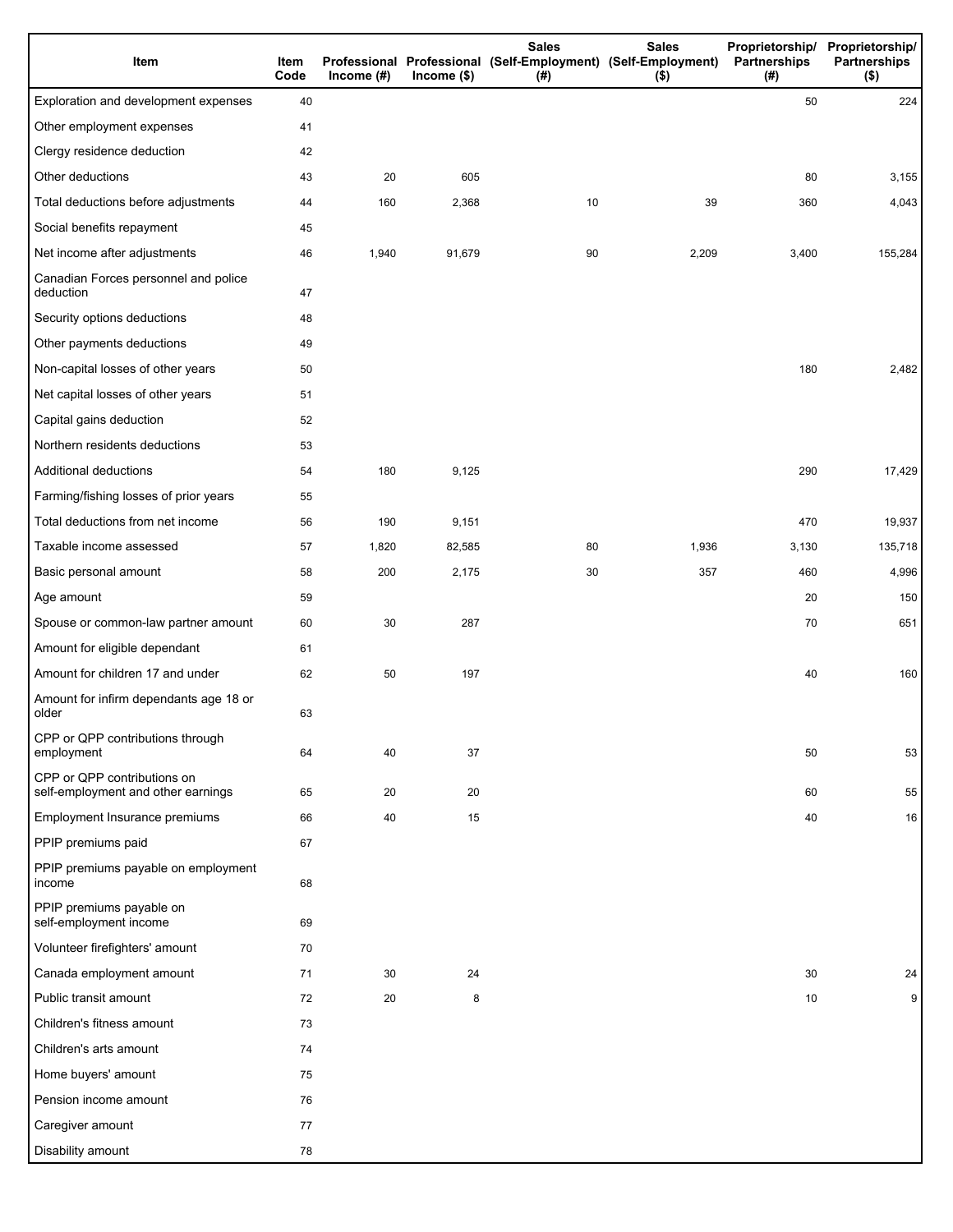| Item                                                                 | Item<br>Code | Income (#) | $Income$ (\$) | <b>Sales</b><br>Professional Professional (Self-Employment) (Self-Employment)<br>(# ) | <b>Sales</b><br>$($ \$) | Proprietorship/ Proprietorship/<br>Partnerships<br>(# ) | <b>Partnerships</b><br>$($ \$) |
|----------------------------------------------------------------------|--------------|------------|---------------|---------------------------------------------------------------------------------------|-------------------------|---------------------------------------------------------|--------------------------------|
| Disability amount transferred from a<br>dependant                    | 79           |            |               |                                                                                       |                         |                                                         |                                |
| Interest paid on student loans                                       | 80           |            |               |                                                                                       |                         |                                                         |                                |
| Tuition, education, and textbook amounts                             | 81           | 30         | 331           |                                                                                       |                         | 40                                                      | 392                            |
| Tuition, education, and textbook amounts<br>transferred from a child | 82           |            |               |                                                                                       |                         |                                                         |                                |
| Amounts transferred from spouse or<br>common-law partner             | 83           |            |               |                                                                                       |                         |                                                         |                                |
| Medical expenses                                                     | 84           | 30         | 219           |                                                                                       |                         | 40                                                      | 186                            |
| Total tax credits on personal amounts                                | 85           | 250        | 514           | 40                                                                                    | 78                      | 530                                                     | 1,013                          |
| Allowable charitable donations and<br>government gifts               | 86           | 910        | 411           |                                                                                       |                         | 80                                                      | 260                            |
| Eligible cultural and ecological gifts                               | 87           |            |               |                                                                                       |                         |                                                         |                                |
| Total tax credit on donations and gifts                              | 88           | 670        | 110           |                                                                                       |                         | 80                                                      | 70                             |
| Total federal non-refundable tax credits                             | 89           | 870        | 624           | 40                                                                                    | 78                      | 570                                                     | 1,083                          |
| Federal dividend tax credit                                          | 90           |            |               |                                                                                       |                         |                                                         |                                |
| Overseas employment tax credit                                       | 91           |            |               |                                                                                       |                         |                                                         |                                |
| Minimum tax carryover                                                | 92           |            |               |                                                                                       |                         |                                                         |                                |
| Basic federal tax                                                    | 93           | 1,690      | 17,217        | 60                                                                                    | 323                     | 2,790                                                   | 28,912                         |
| Federal Foreign Tax Credit                                           | 94           |            |               |                                                                                       |                         | 20                                                      | 63                             |
| Federal Political contribution tax credit                            | 95           |            |               |                                                                                       |                         |                                                         |                                |
| <b>Investment Tax Credit</b>                                         | 96           |            |               |                                                                                       |                         |                                                         |                                |
| Labour-sponsored funds tax credit                                    | 97           |            |               |                                                                                       |                         |                                                         |                                |
| Alternative minimum tax payable                                      | 98           |            |               |                                                                                       |                         |                                                         |                                |
| Net federal tax                                                      | 99           | 1,690      | 19,630        | 60                                                                                    | 372                     | 2,780                                                   | 35,636                         |
| CPP contributions on self-employment                                 | 100          | 20         | 38            |                                                                                       |                         | 50                                                      | 109                            |
| Social Benefits repayment                                            | 101          |            |               |                                                                                       |                         |                                                         |                                |
| Net Provincial Tax                                                   | 102          | 1,310      | 5,345         | 40                                                                                    | 90                      | 1,000                                                   | 6,650                          |
| Total tax payable                                                    | 103          | 1,700      | 25,026        | 60                                                                                    | 465                     | 2,820                                                   | 42,395                         |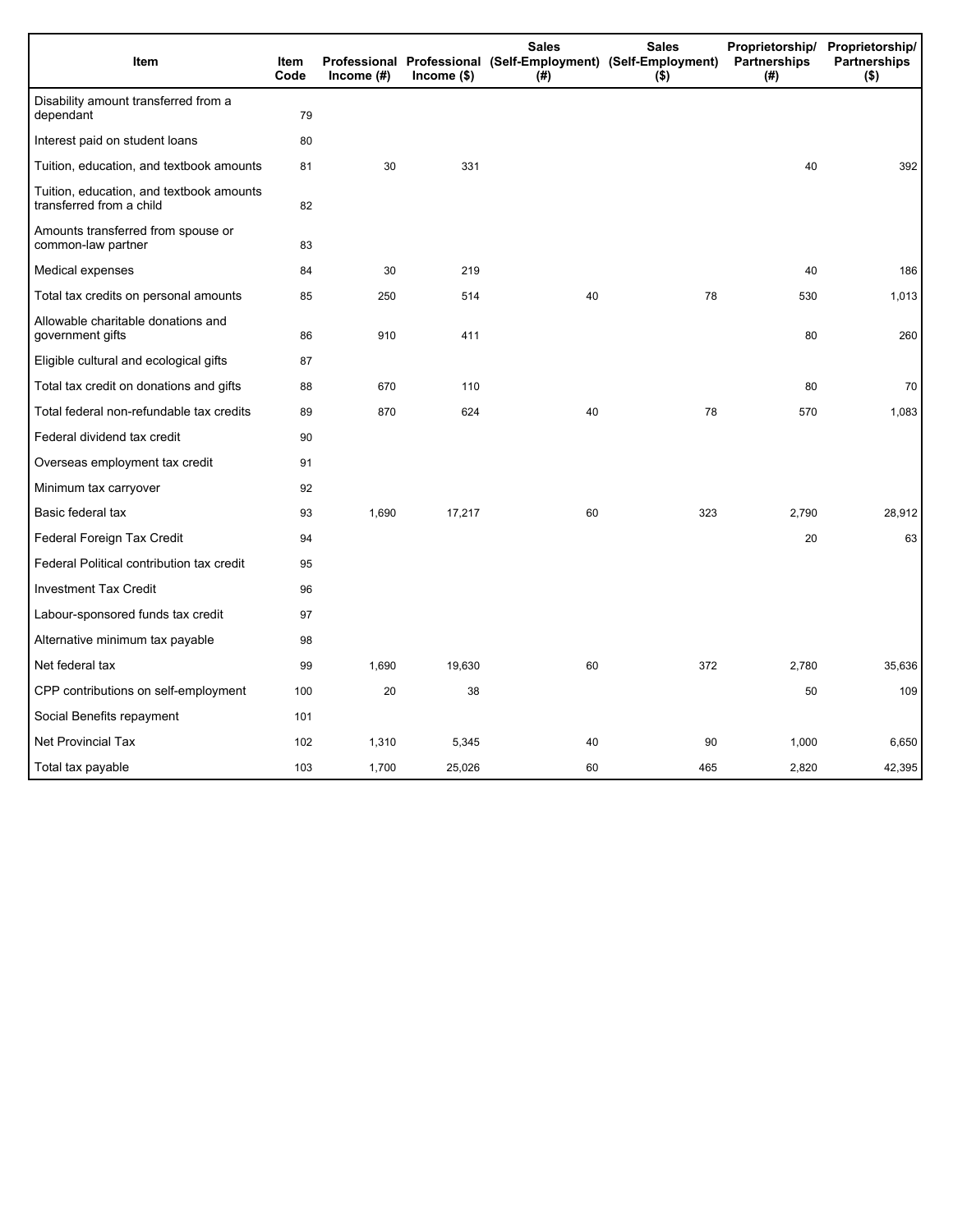| Item                                                                                           | Item<br>Code            | (#)    | Investment Investment<br>$($ \$) | Pension<br>(#) | <b>Pension</b><br>$($ \$) | <b>Benefit</b><br>(#) | <b>Benefit</b><br>$($ \$) |
|------------------------------------------------------------------------------------------------|-------------------------|--------|----------------------------------|----------------|---------------------------|-----------------------|---------------------------|
| Number of taxable returns                                                                      | $\mathbf{1}$            | 9,600  |                                  | 7,160          |                           | 120                   |                           |
| Number of non-taxable returns                                                                  | $\overline{\mathbf{c}}$ | 12,950 |                                  | 14,470         |                           | 390                   |                           |
| Total number of returns                                                                        | 3                       | 22,550 |                                  | 21,630         |                           | 510                   |                           |
| Employment income                                                                              | 4                       | 500    | 2,075                            | 280            | 490                       | 210                   | 1,338                     |
| Commissions (from employment)                                                                  | 5                       |        |                                  |                |                           |                       |                           |
| Other employment income                                                                        | 6                       | 40     | 158                              | 250            | 197                       |                       |                           |
| Old Age Security pension (OASP)                                                                | 7                       | 30     | 90                               | 15,520         | 62,880                    | 20                    | 40                        |
| CPP or QPP benefits                                                                            | 8                       | 30     | 139                              | 19,720         | 93,793                    | 10                    | 45                        |
| Other pensions or superannuation                                                               | 9                       | 10     | 83                               | 6,060          | 74,585                    |                       |                           |
| Elected split-pension amount                                                                   | 10                      |        |                                  | 10             | 185                       |                       |                           |
| Universal Child Care Benefit (UCCB)                                                            | 11                      | 40     | 68                               |                |                           | 100                   | 173                       |
| Employment Insurance and other benefits                                                        | 12                      |        |                                  | 10             | 51                        | 380                   | 3,629                     |
| Taxable amount of dividends from taxable Canadian corporations                                 | 13                      | 100    | 1,764                            | 40             | 100                       |                       |                           |
| Interest and other investment income                                                           | 14                      | 170    | 643                              | 70             | 135                       | 20                    | 14                        |
| Net partnership income (Limited or non-active partners only)                                   | 15                      | 13,300 | 27,287                           |                |                           |                       |                           |
| Net rental income                                                                              | 16                      | 130    | 357                              | 10             | $-16$                     |                       |                           |
| Taxable capital gains                                                                          | 17                      | 12,620 | 382,596                          | 130            | 269                       |                       |                           |
| Registered retirement savings plan income (RRSP)                                               | 18                      | 40     | 207                              | 490            | 2,652                     | 10                    | 21                        |
| Other income                                                                                   | 19                      | 160    | 324                              | 640            | 1,373                     | 20                    | 31                        |
| Net business income                                                                            | 20                      | 100    | 2,205                            | 20             | $-14$                     |                       |                           |
| Net professional income                                                                        | 21                      |        |                                  | 10             | 15                        |                       |                           |
| Net commission income                                                                          | 22                      |        |                                  |                |                           |                       |                           |
| Net farming income                                                                             | 23                      | 10     | $-159$                           |                |                           |                       |                           |
| Net fishing income                                                                             | 24                      |        |                                  |                |                           |                       |                           |
| Workers' compensation benefits                                                                 | 25                      |        |                                  |                |                           |                       |                           |
| Social assistance payments                                                                     | 26                      |        |                                  |                |                           |                       |                           |
| Net federal supplements                                                                        | 27                      |        |                                  | 30             | 102                       | 10                    | 113                       |
| Total income assessed                                                                          | 28                      | 22,550 | 417,948                          | 21,630         | 236,907                   | 510                   | 5,788                     |
| Registered pension plan contributions (RPP)                                                    | 29                      | 20     | 92                               | 60             | 97                        | 10                    | 38                        |
| <b>RRSP</b> deduction                                                                          | 30                      | 60     | 307                              | 60             | 210                       |                       |                           |
| Deduction for elected split-pension amount                                                     | 31                      |        |                                  |                |                           |                       |                           |
| Annual union, professional, or like dues                                                       | 32                      | 50     | 21                               | 140            | 31                        | 30                    |                           |
| Child care expenses                                                                            | 33                      |        |                                  |                |                           |                       |                           |
| <b>Business investment loss</b>                                                                | 34                      |        |                                  |                |                           |                       |                           |
| Moving expenses                                                                                | 35                      |        |                                  |                |                           |                       |                           |
| Support payments made                                                                          | 36                      |        |                                  | 50             | 555                       |                       |                           |
| Carrying charges and interest expenses                                                         | 37                      | 410    | 832                              | 120            | 98                        |                       |                           |
| Deductions for CPP/QPP contributions on self-employment and other<br>earnings                  | 38                      | 10     | $\overline{2}$                   |                |                           |                       |                           |
| Deductions for provincial parental insurance plan (PPIP) premiums on<br>self-employment income | 39                      |        |                                  |                |                           |                       |                           |
| Exploration and development expenses                                                           | 40                      | 8,860  | 28,734                           |                |                           |                       |                           |
| Other employment expenses                                                                      | 41                      |        |                                  |                |                           |                       |                           |
| Clergy residence deduction                                                                     | 42                      |        |                                  |                |                           |                       |                           |
| Other deductions                                                                               | 43                      | 80     | 501                              | 160            | 538                       | 30                    | 17                        |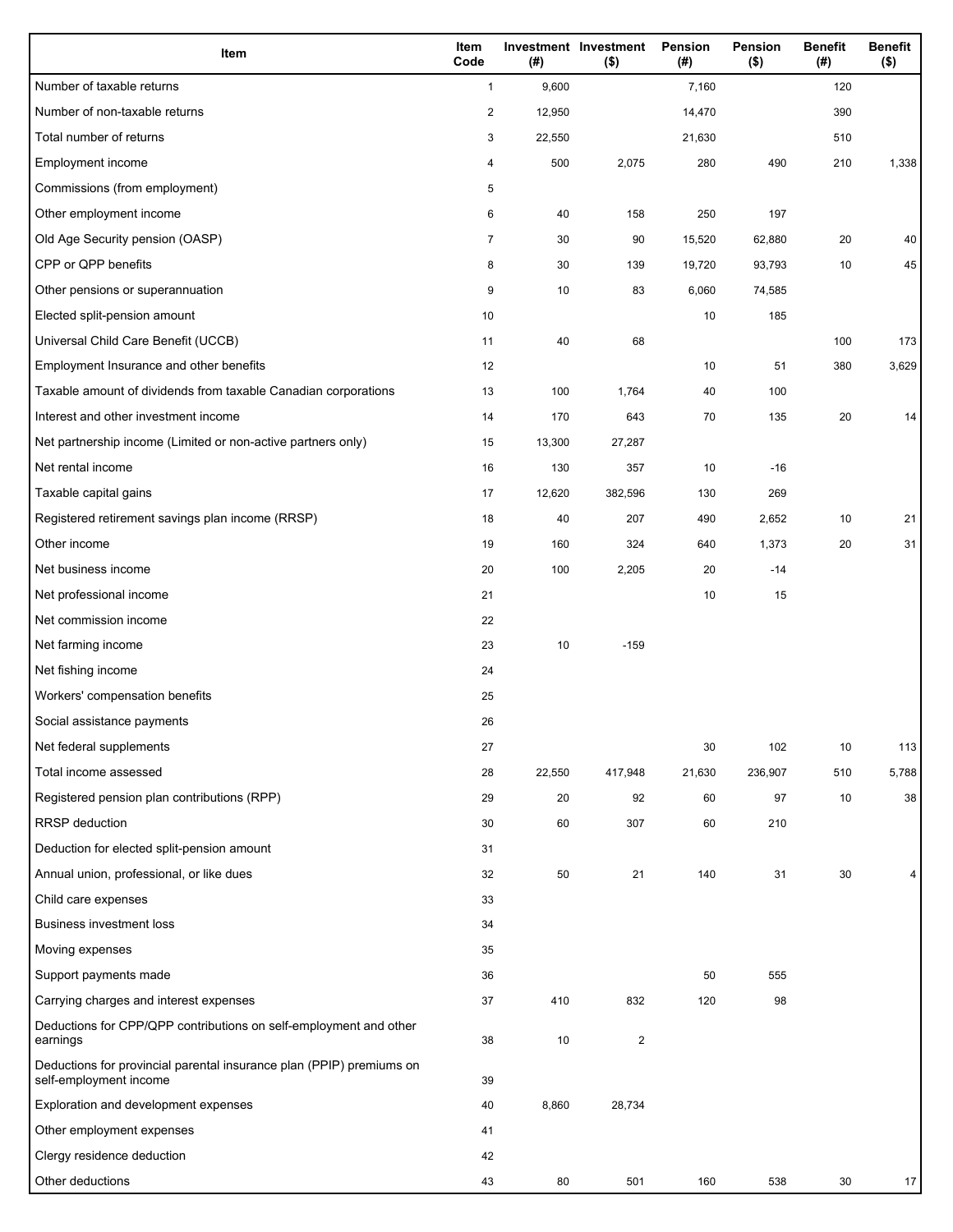| Item                                                              | <b>Item Code</b> | (#)    | Investment Investment<br>$($ \$) |        | Pension (#) Pension (\$) Benefit (#) Benefit (\$) |     |       |
|-------------------------------------------------------------------|------------------|--------|----------------------------------|--------|---------------------------------------------------|-----|-------|
| Total deductions before adjustments                               | 44               | 9,430  | 30,831                           | 550    | 1,615                                             | 80  | 92    |
| Social benefits repayment                                         | 45               |        |                                  | 40     | 61                                                |     |       |
| Net income after adjustments                                      | 46               | 10,210 | 418,824                          | 21,610 | 235,282                                           | 510 | 5,708 |
| Canadian Forces personnel and police deduction                    | 47               |        |                                  |        |                                                   |     |       |
| Security options deductions                                       | 48               |        |                                  |        |                                                   |     |       |
| Other payments deductions                                         | 49               |        |                                  | 30     | 155                                               | 40  | 481   |
| Non-capital losses of other years                                 | 50               | 260    | 1,883                            | 10     | 41                                                |     |       |
| Net capital losses of other years                                 | 51               | 340    | 2,798                            | 20     | 95                                                |     |       |
| Capital gains deduction                                           | 52               |        |                                  |        |                                                   |     |       |
| Northern residents deductions                                     | 53               |        |                                  |        |                                                   |     |       |
| Additional deductions                                             | 54               | 330    | 14,512                           | 11,070 | 80,282                                            | 80  | 596   |
| Farming/fishing losses of prior years                             | 55               |        |                                  |        |                                                   |     |       |
| Total deductions from net income                                  | 56               | 940    | 19,495                           | 11,110 | 80,573                                            | 120 | 1,077 |
| Taxable income assessed                                           | 57               | 10,040 | 399,656                          | 13,610 | 156,070                                           | 490 | 4,678 |
| Basic personal amount                                             | 58               | 500    | 5,377                            | 21,550 | 233,179                                           | 510 | 5,460 |
| Age amount                                                        | 59               | 60     | 397                              | 18,550 | 122,202                                           | 20  | 132   |
| Spouse or common-law partner amount                               | 60               | 40     | 414                              | 2,850  | 22,215                                            | 220 | 2,295 |
| Amount for eligible dependant                                     | 61               |        |                                  | 20     | 191                                               | 30  | 357   |
| Amount for children 17 and under                                  | 62               | 30     | 142                              | 160    | 586                                               | 40  | 149   |
| Amount for infirm dependants age 18 or older                      | 63               |        |                                  | 30     | 225                                               |     |       |
| CPP or QPP contributions through employment                       | 64               | 50     | 63                               | 20     | 10                                                | 160 | 35    |
| CPP or QPP contributions on self-employment and other earnings    | 65               | 10     | 2                                |        |                                                   |     |       |
| Employment Insurance premiums                                     | 66               | 40     | 17                               | 30     | 5                                                 | 170 | 23    |
| PPIP premiums paid                                                | 67               |        |                                  |        |                                                   |     |       |
| PPIP premiums payable on employment income                        | 68               |        |                                  |        |                                                   |     |       |
| PPIP premiums payable on self-employment income                   | 69               |        |                                  |        |                                                   |     |       |
| Volunteer firefighters' amount                                    | 70               |        |                                  |        |                                                   |     |       |
| Canada employment amount                                          | 71               | 60     | 54                               | 320    | 144                                               | 200 | 209   |
| Public transit amount                                             | 72               |        |                                  | 10     | $\overline{7}$                                    |     |       |
| Children's fitness amount                                         | 73               |        |                                  | 20     | 10                                                |     |       |
| Children's arts amount                                            | 74               |        |                                  |        |                                                   |     |       |
| Home buyers' amount                                               | 75               |        |                                  |        |                                                   |     |       |
| Pension income amount                                             | 76               | 20     | 31                               | 6,090  | 11,305                                            |     |       |
| Caregiver amount                                                  | 77               |        |                                  | 30     | 137                                               |     |       |
| Disability amount                                                 | 78               |        |                                  | 190    | 1,420                                             |     |       |
| Disability amount transferred from a dependant                    | 79               |        |                                  |        |                                                   |     |       |
| Interest paid on student loans                                    | 80               |        |                                  |        |                                                   |     |       |
| Tuition, education, and textbook amounts                          | 81               | 100    | 675                              |        |                                                   |     |       |
| Tuition, education, and textbook amounts transferred from a child | 82               |        |                                  | 20     | 92                                                |     |       |
| Amounts transferred from spouse or common-law partner             | 83               |        |                                  | 1,160  | 7,200                                             | 10  | 44    |
| Medical expenses                                                  | 84               |        |                                  | 660    | 2,733                                             |     |       |
| Total tax credits on personal amounts                             | 85               | 630    | 1,113                            | 21,570 | 60,257                                            | 510 | 1,313 |
| Allowable charitable donations and government gifts               | 86               | 150    | 4,175                            | 250    | 336                                               |     |       |
| Eligible cultural and ecological gifts                            | 87               |        |                                  |        |                                                   |     |       |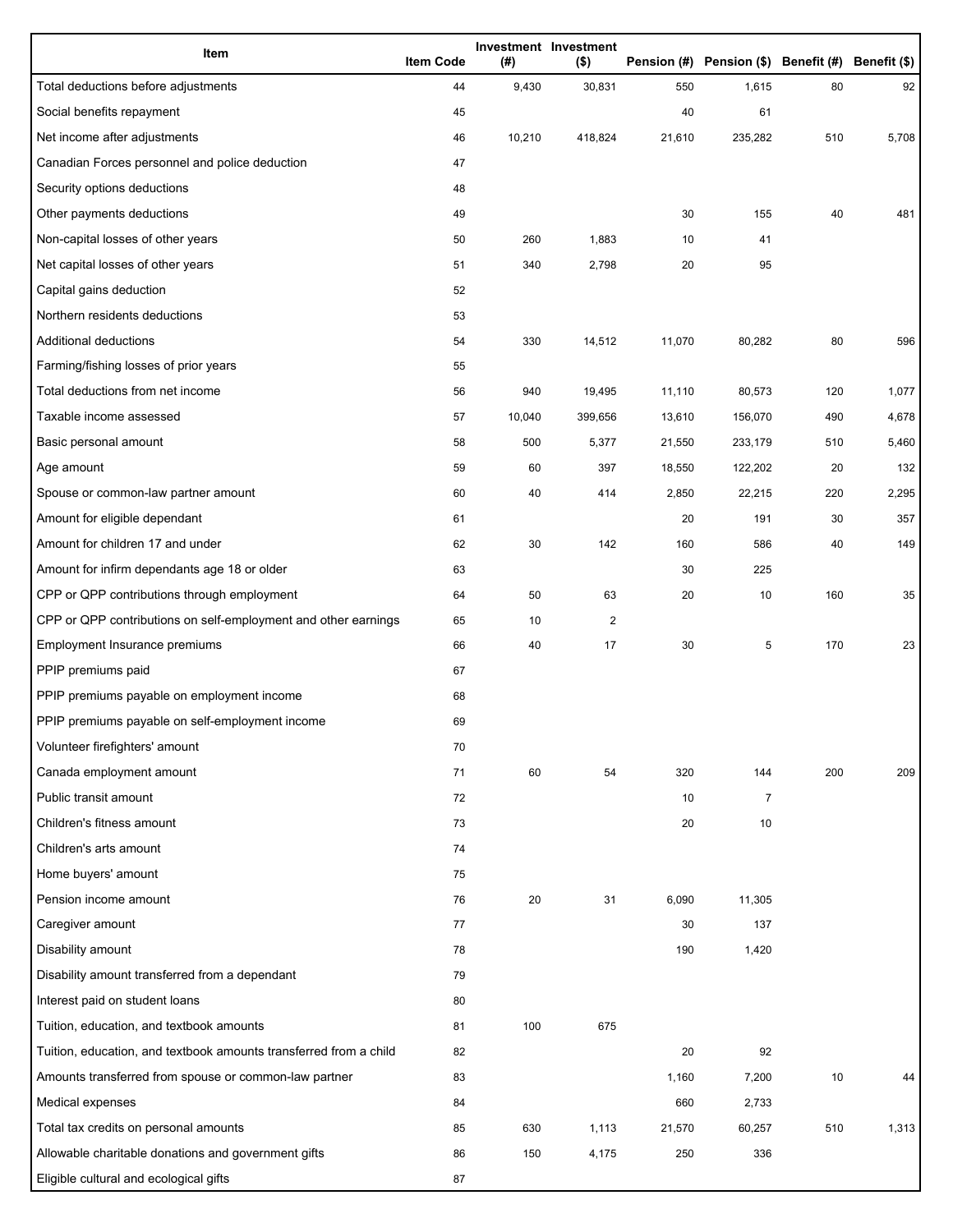| Item                                      | <b>Item Code</b> | (#)   | Investment Investment<br>$($ \$) |        | Pension (#) Pension (\$) Benefit (#) Benefit (\$) |     |       |
|-------------------------------------------|------------------|-------|----------------------------------|--------|---------------------------------------------------|-----|-------|
| Total tax credit on donations and gifts   | 88               | 150   | 1,434                            | 250    | 88                                                |     |       |
|                                           |                  |       |                                  |        |                                                   |     |       |
| Total federal non-refundable tax credits  | 89               | 740   | 2,546                            | 21,570 | 60,345                                            | 510 | 1,314 |
| Federal dividend tax credit               | 90               | 70    | 213                              | 30     | 14                                                |     |       |
| Overseas employment tax credit            | 91               |       |                                  |        |                                                   |     |       |
| Minimum tax carryover                     | 92               |       |                                  |        |                                                   |     |       |
| Basic federal tax                         | 93               | 9,610 | 87,263                           | 7,180  | 15,541                                            | 100 | 150   |
| Federal Foreign Tax Credit                | 94               | 60    | 24                               | 40     | 76                                                |     |       |
| Federal Political contribution tax credit | 95               |       |                                  |        |                                                   |     |       |
| <b>Investment Tax Credit</b>              | 96               |       |                                  |        |                                                   |     |       |
| Labour-sponsored funds tax credit         | 97               |       |                                  |        |                                                   |     |       |
| Alternative minimum tax payable           | 98               |       |                                  |        |                                                   |     |       |
| Net federal tax                           | 99               | 9,590 | 122,306                          | 7,160  | 11,511                                            | 100 | 129   |
| CPP contributions on self-employment      | 100              | 10    | 4                                |        |                                                   |     |       |
| Social Benefits repayment                 | 101              |       |                                  | 40     | 61                                                |     |       |
| Net Provincial Tax                        | 102              | 560   | 2,163                            | 40     | 6                                                 | 40  | 7     |
| Total tax payable                         | 103              | 9,600 | 124,481                          | 7,160  | 11,578                                            | 120 | 137   |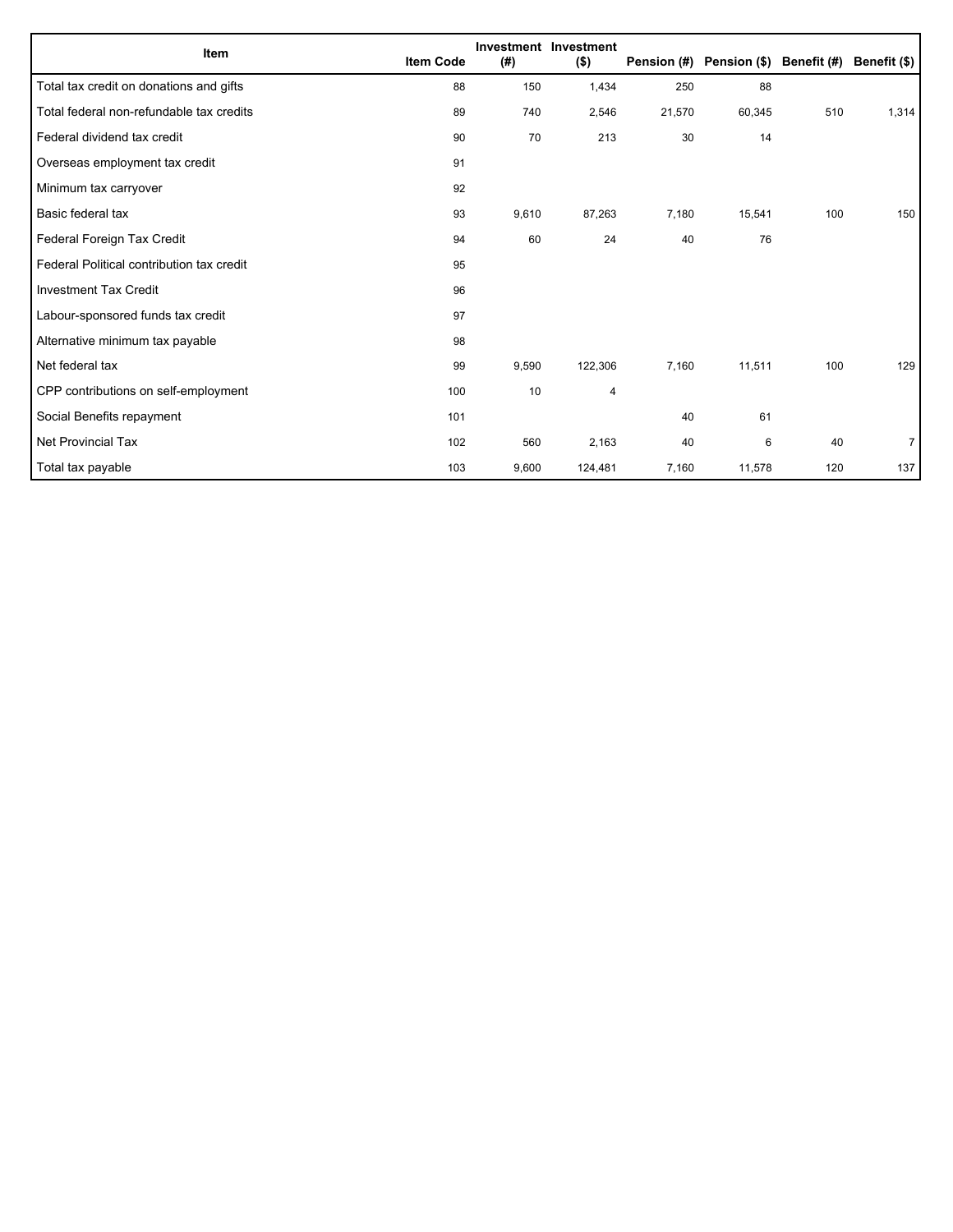| Item                                                                                        | Item Code Other (#) |       | Other (\$)     |
|---------------------------------------------------------------------------------------------|---------------------|-------|----------------|
| Number of taxable returns                                                                   | 1                   | 1,790 |                |
| Number of non-taxable returns                                                               | 2                   | 2,510 |                |
| Total number of returns                                                                     | 3                   | 4,300 |                |
| Employment income                                                                           | 4                   | 790   | 2,098          |
| Commissions (from employment)                                                               | 5                   |       |                |
| Other employment income                                                                     | 6                   | 40    | 146            |
| Old Age Security pension (OASP)                                                             | $\overline{7}$      | 120   | 529            |
| CPP or QPP benefits                                                                         | 8                   | 330   | 1,696          |
| Other pensions or superannuation                                                            | 9                   | 70    | 638            |
| Elected split-pension amount                                                                | 10                  |       |                |
| Universal Child Care Benefit (UCCB)                                                         | 11                  |       |                |
| Employment Insurance and other benefits                                                     | 12                  | 10    | 54             |
| Taxable amount of dividends from taxable Canadian corporations                              | 13                  | 10    | $\overline{7}$ |
| Interest and other investment income                                                        | 14                  | 30    | 41             |
| Net partnership income (Limited or non-active partners only)                                | 15                  |       |                |
| Net rental income                                                                           | 16                  | 10    | 68             |
| Taxable capital gains                                                                       | 17                  | 140   | 132            |
| Registered retirement savings plan income (RRSP)                                            | 18                  | 870   | 14,432         |
| Other income                                                                                | 19                  | 1,880 | 36,659         |
| Net business income                                                                         | 20                  | 30    | 48             |
| Net professional income                                                                     | 21                  |       |                |
| Net commission income                                                                       | 22                  |       |                |
| Net farming income                                                                          | 23                  |       |                |
| Net fishing income                                                                          | 24                  |       |                |
| Workers' compensation benefits                                                              | 25                  |       |                |
| Social assistance payments                                                                  | 26                  |       |                |
| Net federal supplements                                                                     | 27                  |       |                |
| Total income assessed                                                                       | 28                  | 2,680 | 56,982         |
| Registered pension plan contributions (RPP)                                                 | 29                  | 30    | 184            |
| RRSP deduction                                                                              | 30                  | 80    | 444            |
| Deduction for elected split-pension amount                                                  | 31                  |       |                |
| Annual union, professional, or like dues                                                    | 32                  | 120   | 88             |
| Child care expenses                                                                         | 33                  |       |                |
| <b>Business investment loss</b>                                                             | 34                  |       |                |
| Moving expenses                                                                             | 35                  |       |                |
| Support payments made                                                                       | 36                  |       |                |
| Carrying charges and interest expenses                                                      | 37                  | 70    | 88             |
| Deductions for CPP/QPP contributions on self-employment and other earnings                  | 38                  |       |                |
| Deductions for provincial parental insurance plan (PPIP) premiums on self-employment income | 39                  |       |                |
| Exploration and development expenses                                                        | 40                  |       |                |
| Other employment expenses                                                                   | 41                  | 10    | 35             |
| Clergy residence deduction                                                                  | 42                  |       |                |
| Other deductions                                                                            | 43                  | 100   | 2,300          |
| Total deductions before adjustments                                                         | 44                  | 410   | 3,503          |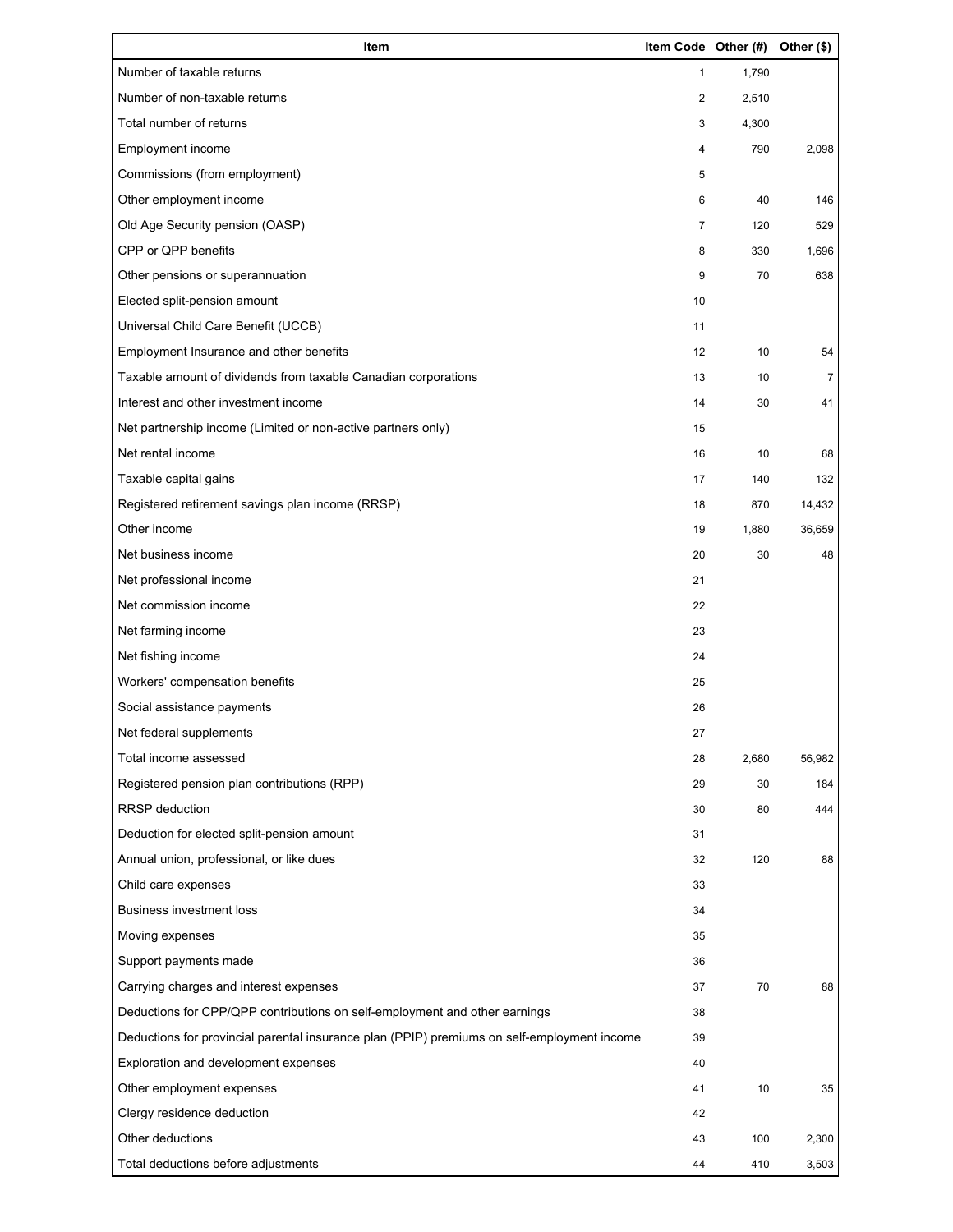| Item                                                              | Item Code Other (#) |       | Other (\$) |
|-------------------------------------------------------------------|---------------------|-------|------------|
| Social benefits repayment                                         | 45                  |       |            |
| Net income after adjustments                                      | 46                  | 2,610 | 53,783     |
| Canadian Forces personnel and police deduction                    | 47                  |       |            |
| Security options deductions                                       | 48                  |       |            |
| Other payments deductions                                         | 49                  |       |            |
| Non-capital losses of other years                                 | 50                  | 20    | 39         |
| Net capital losses of other years                                 | 51                  | 20    | 22         |
| Capital gains deduction                                           | 52                  |       |            |
| Northern residents deductions                                     | 53                  |       |            |
| Additional deductions                                             | 54                  | 280   | 7,425      |
| Farming/fishing losses of prior years                             | 55                  |       |            |
| Total deductions from net income                                  | 56                  | 310   | 7,498      |
| Taxable income assessed                                           | 57                  | 2,560 | 46,459     |
| Basic personal amount                                             | 58                  | 1,620 | 17,489     |
| Age amount                                                        | 59                  | 250   | 1,475      |
| Spouse or common-law partner amount                               | 60                  | 230   | 2,072      |
| Amount for eligible dependant                                     | 61                  |       |            |
| Amount for children 17 and under                                  | 62                  | 140   | 558        |
| Amount for infirm dependants age 18 or older                      | 63                  |       |            |
| CPP or QPP contributions through employment                       | 64                  | 70    | 60         |
| CPP or QPP contributions on self-employment and other earnings    | 65                  |       |            |
| Employment Insurance premiums                                     | 66                  | 80    | 19         |
| PPIP premiums paid                                                | 67                  |       |            |
| PPIP premiums payable on employment income                        | 68                  |       |            |
| PPIP premiums payable on self-employment income                   | 69                  |       |            |
| Volunteer firefighters' amount                                    | 70                  |       |            |
| Canada employment amount                                          | 71                  | 120   | 101        |
| Public transit amount                                             | 72                  | 20    | 10         |
| Children's fitness amount                                         | 73                  | 10    | 9          |
| Children's arts amount                                            | 74                  | 10    | 5          |
| Home buyers' amount                                               | 75                  |       |            |
| Pension income amount                                             | 76                  | 130   | 241        |
| Caregiver amount                                                  | 77                  |       |            |
| Disability amount                                                 | 78                  | 20    | 136        |
| Disability amount transferred from a dependant                    | 79                  |       |            |
| Interest paid on student loans                                    | 80                  | 40    | 32         |
| Tuition, education, and textbook amounts                          | 81                  | 200   | 1,605      |
| Tuition, education, and textbook amounts transferred from a child | 82                  |       |            |
| Amounts transferred from spouse or common-law partner             | 83                  | 40    | 157        |
| Medical expenses                                                  | 84                  | 80    | 327        |
| Total tax credits on personal amounts                             | 85                  | 1,840 | 3,666      |
| Allowable charitable donations and government gifts               | 86                  | 130   | 189        |
| Eligible cultural and ecological gifts                            | 87                  |       |            |
| Total tax credit on donations and gifts                           | 88                  | 100   | 52         |